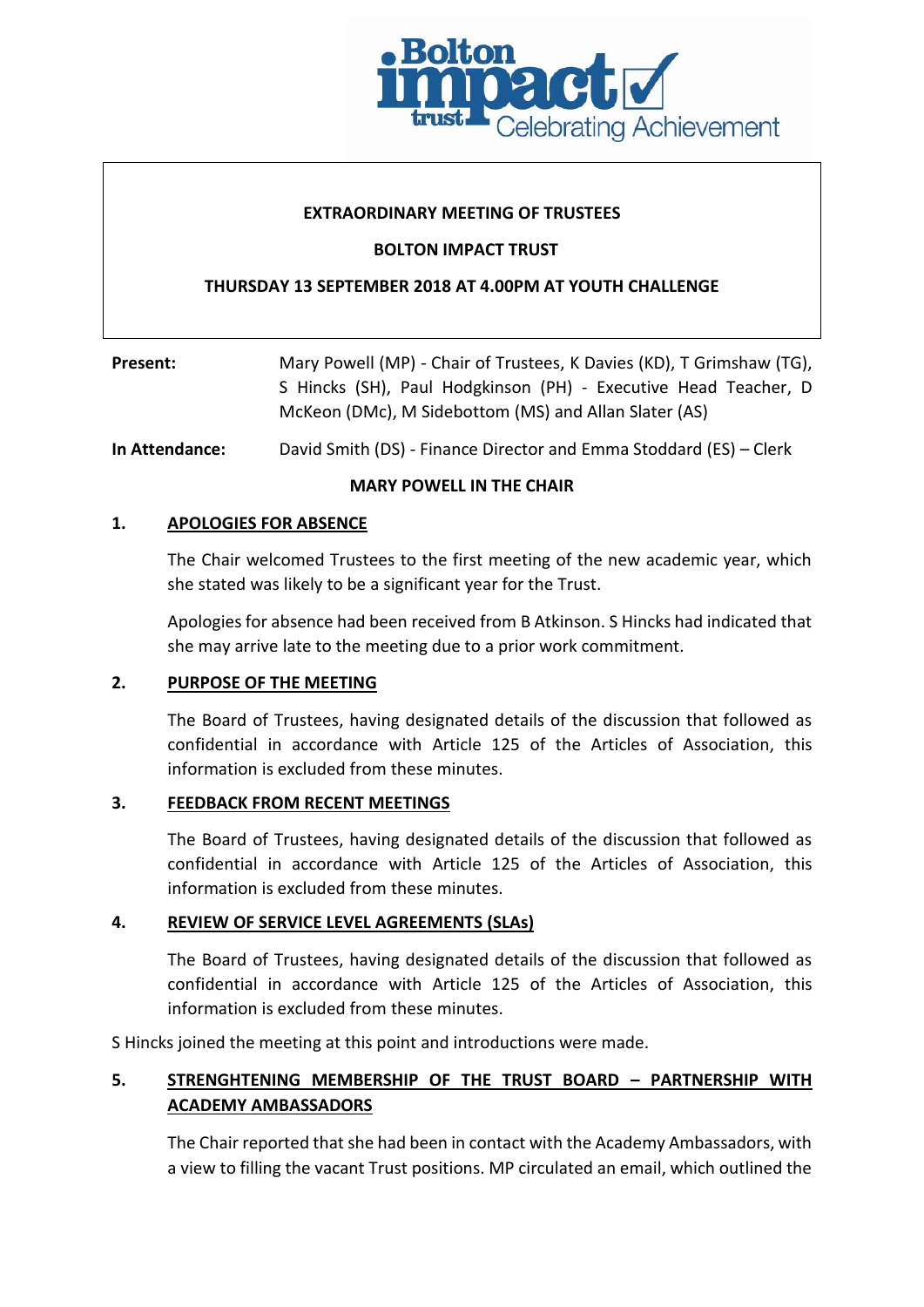process of referral. MP reported that she had a meeting scheduled with Scott Walker and Trustees would be kept informed of future developments.

## **6. TARGETING NEIGHBOURING LOCAL AUTHORITIES**

MP stated that the Trust needed to widen their customer base and be less dependent on one commissioner. Therefore, a letter had been produced which was to be sent to local neighbouring authorities and schools. A copy of the letter was circulated and Trustees were informed that the marketing campaign was to commence the following week.

## **7. NEW FINANCIAL STRATEGY**

The Board of Trustees, having designated details of the discussion that followed as confidential in accordance with Article 125 of the Articles of Association, this information is excluded from these minutes.

## **8. WORKING WITH THE LOCAL AUTHORITY – THE ROLE OF TRUSTEES**

The Board of Trustees, having designated details of the discussion that followed as confidential in accordance with Article 125 of the Articles of Association, this information is excluded from these minutes.

## **9. CONFIDENTIALITY**

The Chair stressed that all discussions at this meeting were strictly confidential. It was agreed that all significant items of discussions be designated as confidential within the minutes.

**Agreed:** That the following matters discussed at this meeting be designated as confidential in accordance with the Academy's Memorandum and Articles of Association:

> Minute Number 2 (Purpose of the meeting) Minute Number 3 (Feedback from recent meetings) Minute Number 4 (Review of SLAs) Minute Number 7 (New Financial Strategy) Minute Number 8 (Working with the LA – The role of Trustees)

## **10. DATE OF NEXT MEETING**

Extraordinary Meeting (Data) – Tuesday 2 October 2018

The Chair thanked everyone for their attendance and their contribution to the meeting.

DS requested that all Trustees complete and return the Register of Business Interest and Governor Skills Audit.